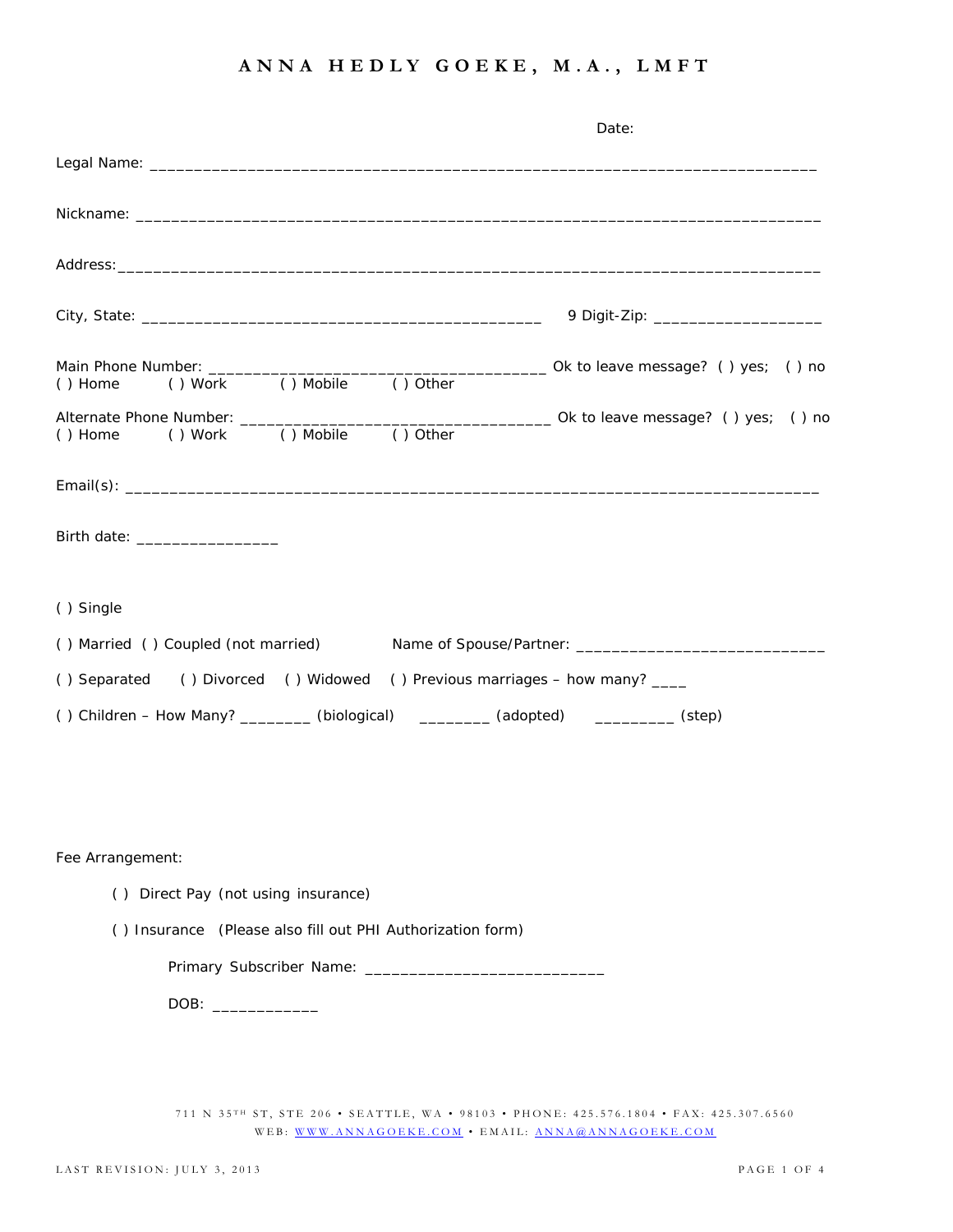Client Name: \_\_\_\_\_\_\_\_\_\_\_\_\_\_\_\_\_\_\_\_\_\_\_\_\_\_\_\_\_\_\_\_\_\_\_\_\_\_\_\_\_\_\_\_\_\_\_\_\_\_\_\_\_\_ Date: \_\_\_\_\_\_\_\_\_\_\_\_\_\_\_\_\_\_\_

Why have you come to see me today?

What do you hope to gain from this process?

- Have you seen a counselor or therapist in the past?
	- o If yes, for what purpose, and with what outcome?

Do you have any health problems? If yes, please describe.

Are you taking any prescription medications?

If yes, which ones and at what dosage?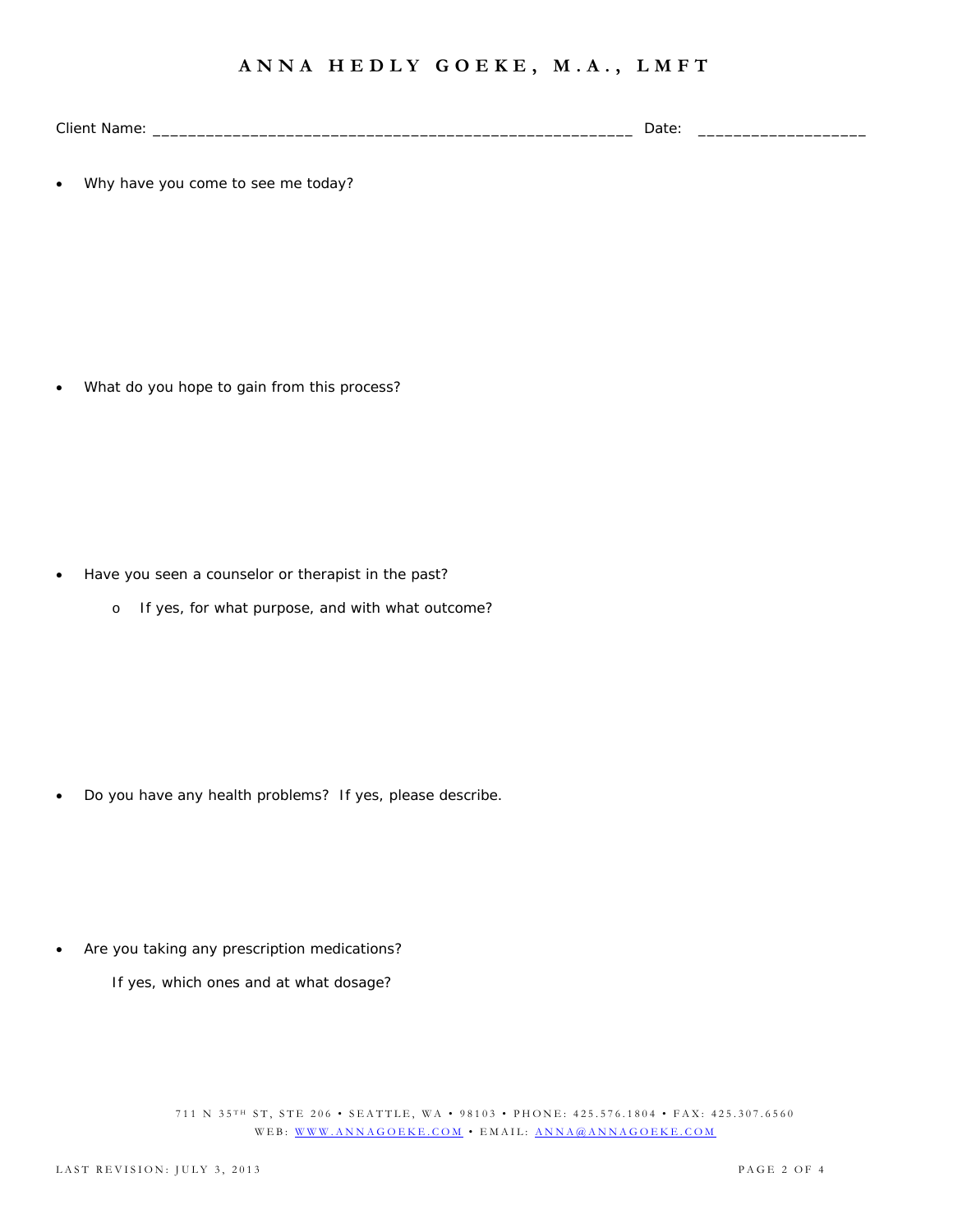| $\bullet$ |  |  |
|-----------|--|--|
|           |  |  |
|           |  |  |

 Do you use any other drugs or medications (including alcohol, caffeine and tobacco)? If yes, please describe type and how often:

Do you take any supplements? If yes, please describe the type and how often:

Do you have any addictions?

Are there any of your behaviors that you are concerned about?

711 N 35TH ST, STE 206 • SEATTLE, WA • 98103 • PHONE: 425.576.1804 • FAX: 425.307.6560 WEB: WWW.ANNAGOEKE.COM • EMAIL: ANNA@ANNAGOEKE.COM